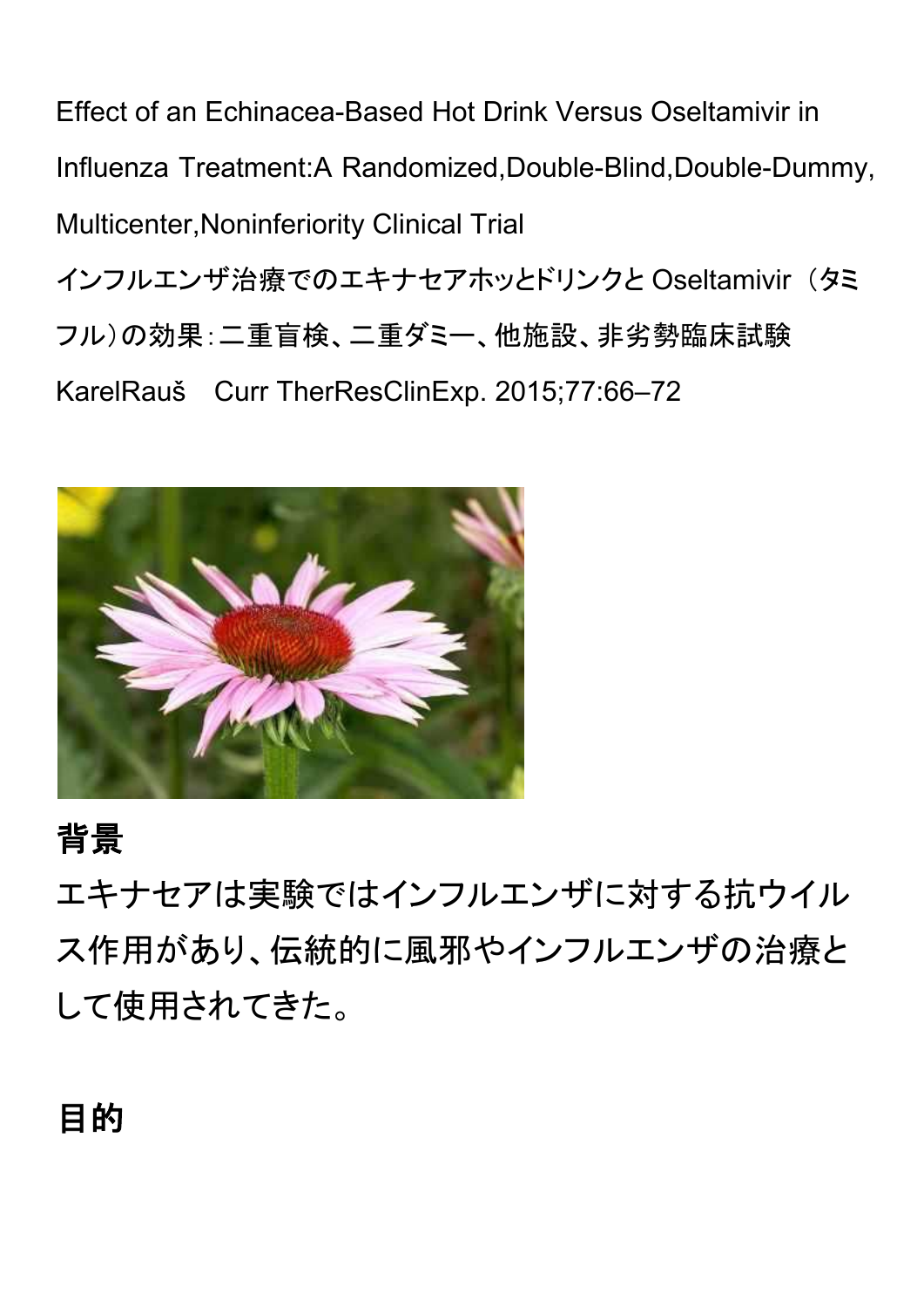二重盲検、二重ダミー、他施設、対照臨床試験にて新し いエキナセア製剤とインフルエンザのゴールドスタンダー ド治療薬のオセルタミヴィルと比較した。

#### 方法

インフォームドコンセント後に初期(48 時間以内)のインフ ルエンザ症状を示した 473 名の患者がチェコ共和国のプ ライマリーケアにてリクルートされた。5 日間のオセルタミ ヴィルと続いて 5 日間のプラセボまたはエキナセアを基 に作られた製品でいわゆるエキナセアホットドリンク(A. Vogel Bioforce AG, Roggwil, Switzerland)10 日間を無 作為に割り当てた。回復した患者の割合(タ方にはイン フルエンザの症状が消失または軽度になった割合)がパ ープロトコール群での有意レベル α=0.05 で Wilcoxon 試験と CI アプローチを使用して解析した。

結果

疾患からの回復は **1** 日目でエキナセアホットドリンクとオ セルタミヴィル各々**1.5%**と **4.1**%、**5** 日目で **50.2**%と **48.8**%、**10**日目で**90.1**%と**84.8**%であった。経過各日と 経過全体でも非劣勢が示された。非常に似た結果がウイ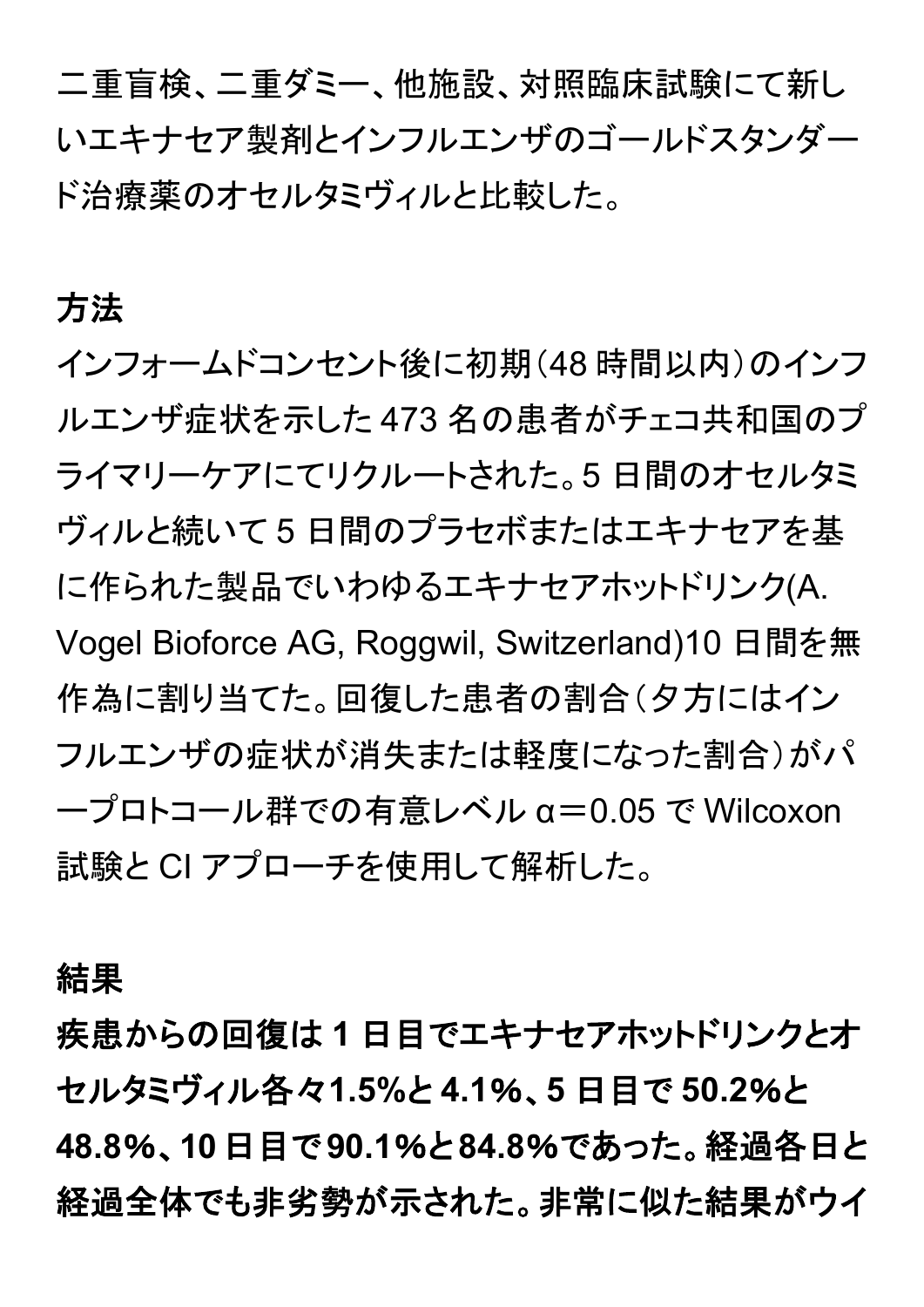ルス学的にインフルエンザ感染と確定できた群でも得ら れ、インフルエンザ最盛期での後視的解析においても同 様であった。合併症の頻度はオセルタミヴィルよりもエキ ナセアホットドリンクの方が低かった。

### 結論

エキナセアホットドリンクは初期に臨床的にまた ウイルス学的にインフルエンザと診断し治療し た群いずれもオセルタミビルと同様の効果があ った。また合併症や副作用のリスクは低かった。 エキナセアホットドリンクは魅力的な治療オプシ ョンであり、特に自己ケアに適している。

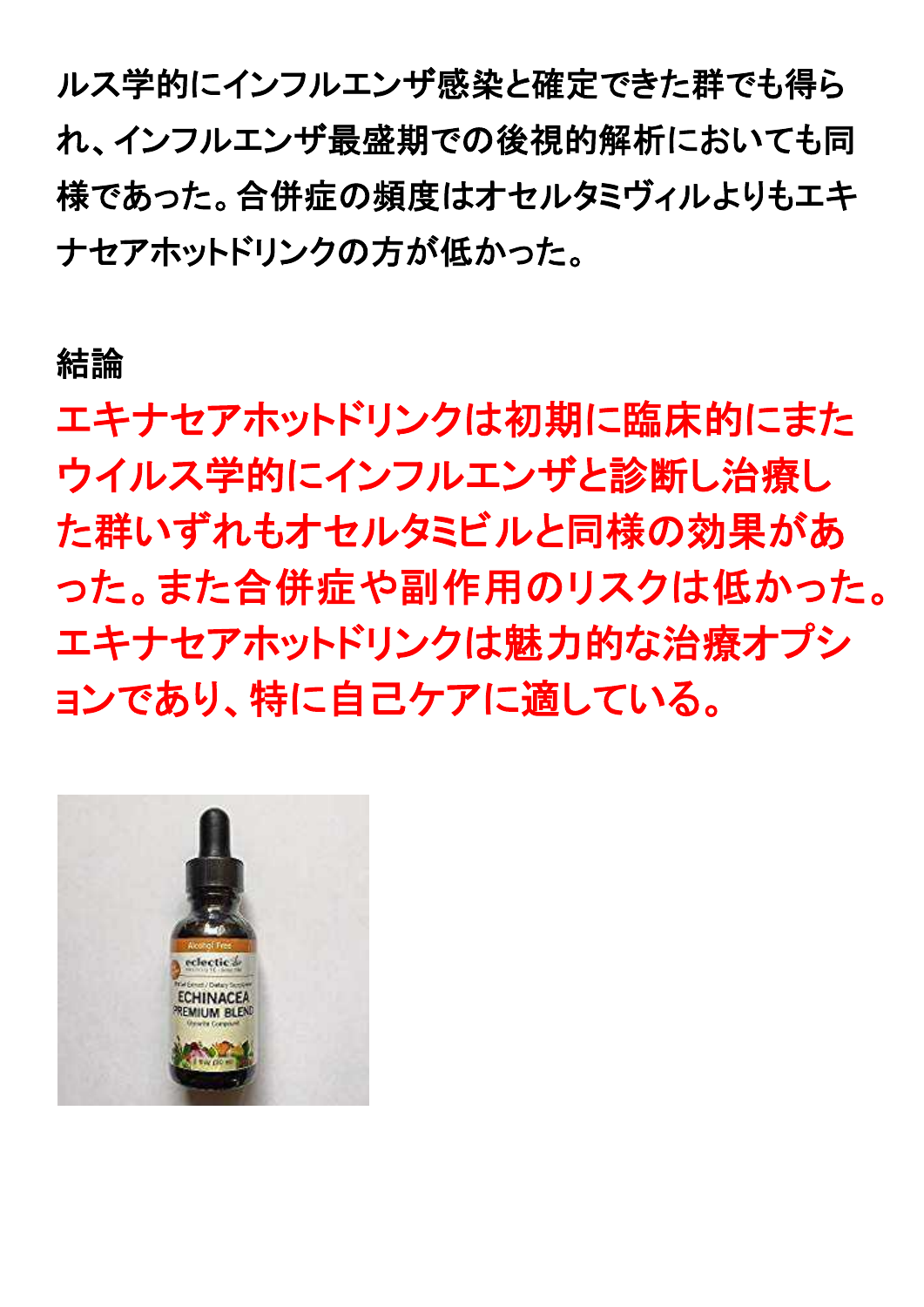Occurrence of complications accompanying use of Echinaforce Hotdrink (A. Vogel Bioforce AG, Roggwil, Switzerland) and oseltamivir treatment.





この論文で用いられているのはカプセルではなく液 体です。

Echinaforce Hotdrink (A. Vogel Bio- force AG, Roggwil Switzerland)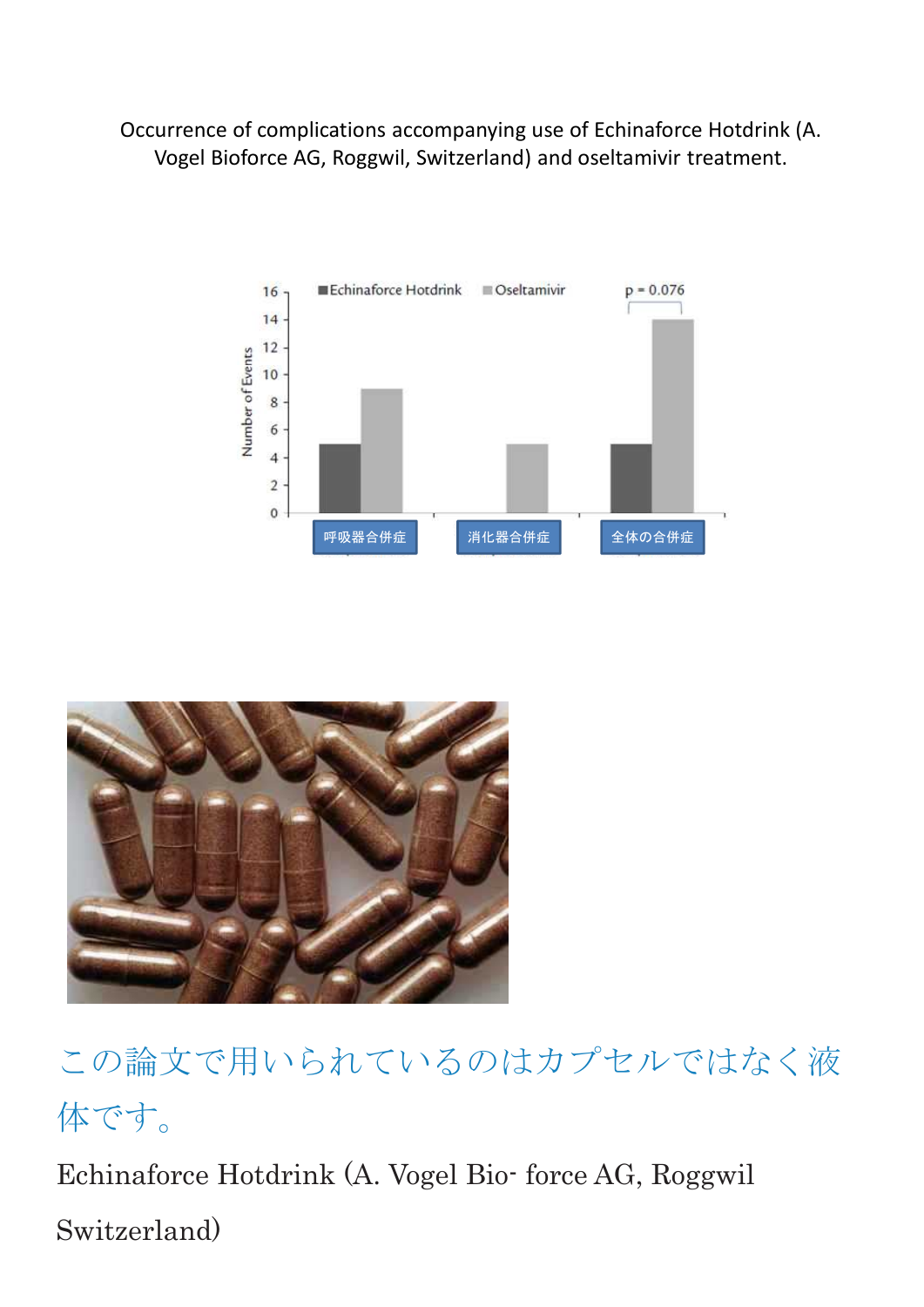Echinaforce Hotdrink verum contain sahydroethanolic extract (65%v/v) of freshly harvested Echinacea purpurea.

Evolution ofmean(SD)body temperature(°C) during the study period



Curr Ther Res Clin Exp. 2015 Apr 20;77:66-72. doi: 10.1016/j.curtheres.2015.04.001. eCollection 2015 Dec.

# **Effect of an Echinacea-Based Hot Drink Versus Oseltamivir in Influenza Treatment: A**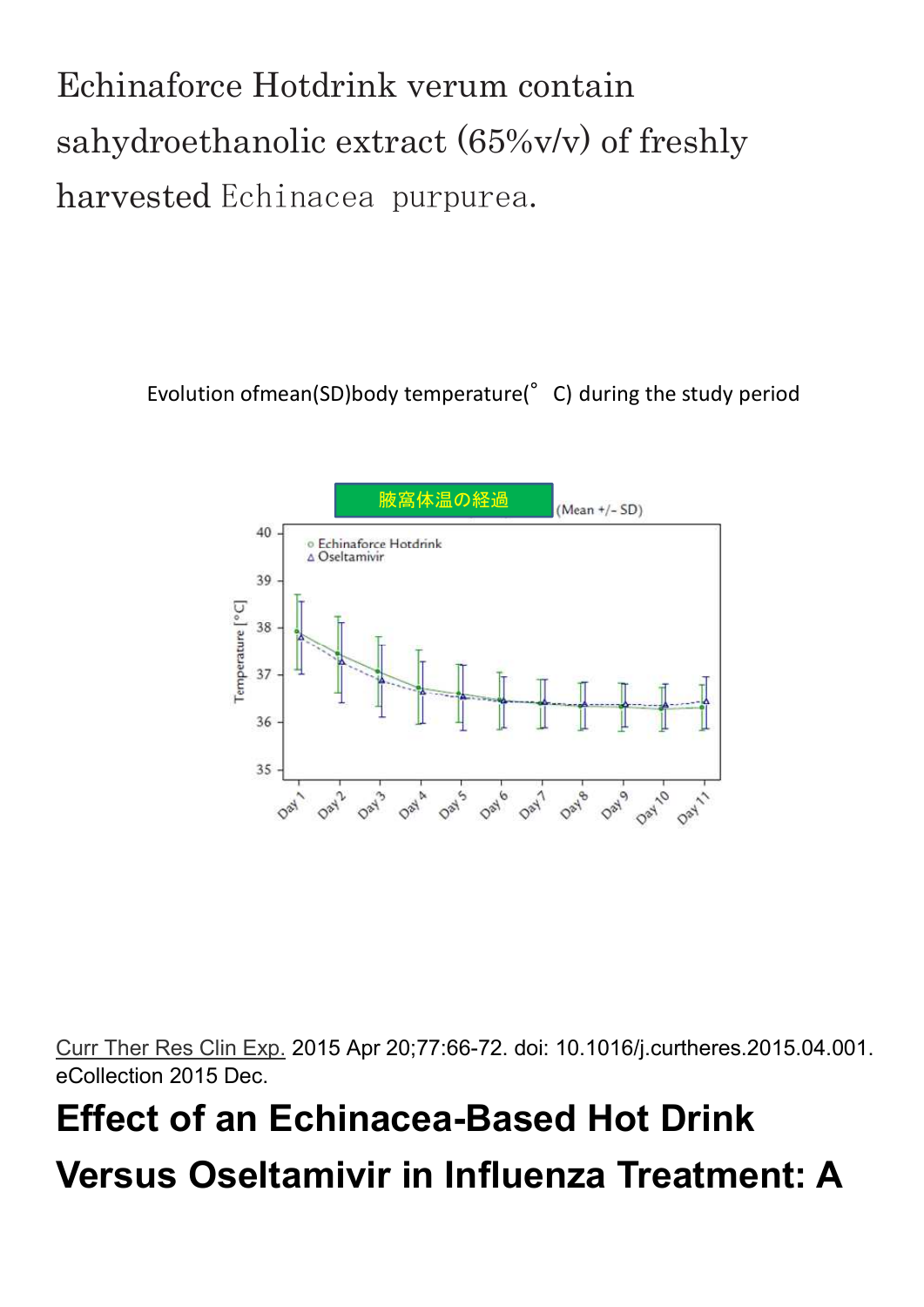# **Randomized, Double-Blind, Double-Dummy, Multicenter, Noninferiority Clinical Trial.**

<u>Rauš K</u><sup>1</sup>, <u>Pleschka S</u><sup>2</sup>, <u>Klein P</u><sup>3</sup>, <u>Schoop R<sup>4</sup>, Fisher P</u><sup>5</sup>.

## **Author information**

## **Abstract**

## **BACKGROUND:**

Echinacea has antiviral activity against influenza viruses in vitro and has traditionally been used for treatment of colds and flu.

#### **OBJECTIVES:**

This randomized, double-blind, double-dummy, multicenter, controlled clinical trial compared a new echinacea formulation with the neuraminidase inhibitor oseltamivir, the gold standard treatment for influenza.

### **METHODS:**

Following informed consent, 473 patients with early influenza symptoms (≤48 hours) were recruited in primary care in the Czech Republic and randomized to either 5 days of oseltamivir followed by 5 days of placebo, or 10 days of an Echinacea purpurea-based formulation called Echinaforce Hotdrink (A. Vogel Bioforce AG, Roggwil, Switzerland). The proportion of recovered patients (influenza symptoms rated as absent or mild in the evening) was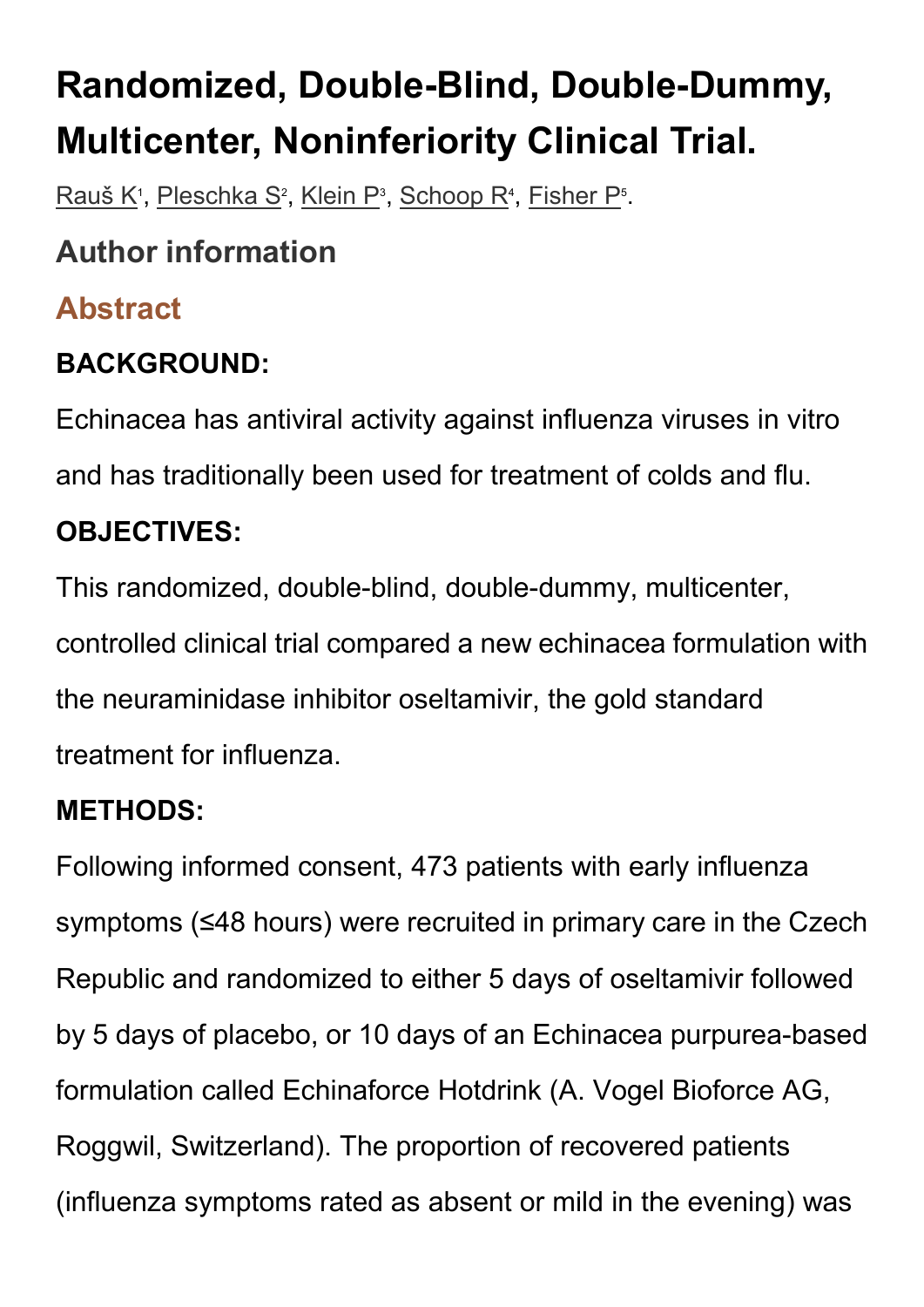analyzed for noninferiority between treatment groups using a generalized Wilcoxon test with significance level  $\alpha$  = 0.05 (2-sided) and using a CI approach in the per-protocol sample. **RESULTS:**

Recovery from illness was comparable in the 2 treatment groups at 1.5% versus 4.1% after 1 day, 50.2% versus 48.8% after 5 days, and 90.1% versus 84.8% after 10 days of treatment with Echinaforce Hotdrink and oseltamivir, respectively. Noninferiority was demonstrated for each day and overall (95% CI, 0.487-0.5265 by generalized Wilcoxon test). Very similar results were obtained in the group with virologically confirmed influenza virus infections and in a retrospective analysis during the peak influenza period. The incidence of complications was lower with

Echinaforce Hotdrink than with oseltamivir (2.46% vs 6.45%;  $P =$ 0.076) and fewer adverse events (particularly nausea and

vomiting) were observed with Echinaforce Hotdrink.

#### **CONCLUSIONS:**

Echinaforce Hotdrink is as effective as oseltamivir in the early treatment of clinically diagnosed and virologically confirmed influenza virus infections with a reduced risk of complications and adverse events. It appears to be an attractive treatment option,